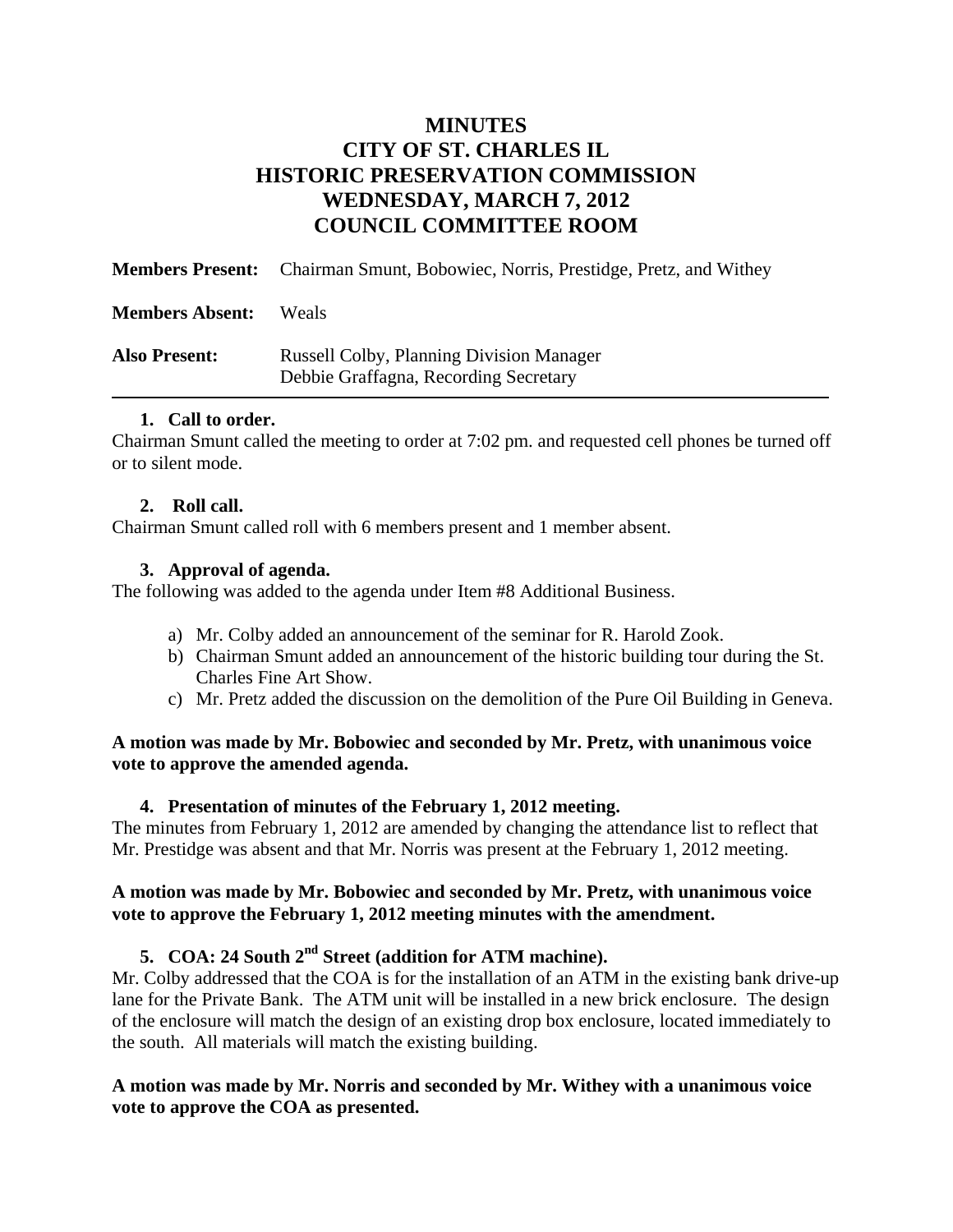Historic Preservation Commission Minutes – March 7, 2012 Page 2

#### **6. COA: 117 West Main Street (changes to exterior patio).**

Mr. Colby addressed to the Commission that in the fall of 2011, the Historic Commission approved a COA for the reconstruction of the building located at 117 West Main Street (location of Szechwan Restaurant). The approved plans called for the rear, lower level entry court to be filled-in and covered with a brick paver patio. The project has been revised to instead cover over the lower level with pre-cast concrete panels and maintains a stairwell entrance to the lower level. The patio area will still be covered in pavers similar to the First Street Plaza. A railing will be installed around the stairwell opening.

Mr. David Gary, the applicant, was present and explained to the Commission members the proposed changes. He stated that they would retain part of the basement stairwell and half of the staircase would open to the bottom. The Commission questioned if this area would be used as a dining area. Mr. Gary explained that it would be up to the tenant for this area. The Commission questioned if there was to be an awning or canopy over this area. Mr. Gary explained that the second floor for Szechwan extends over and the area will be approximately one-third covered.

## **A motion was made by Mr. Norris and seconded by Mr. Pretz, with a unanimous voice vote to approve the requested COA.**

# **7. COA: 109 South 4th street (replace windows).**

Mr. Colby advised the Commission that this COA is for the replacement of all double-hung windows in the building at 109 South  $4<sup>th</sup>$  Street. This building was rated as "Contributing" in the 1994 architectural survey. The existing windows are 1-over-1 wood sash in plastic or vinyl tracks. Storm windows are aluminum with some wood. The proposed replacement windows are Marvin Ultimate Insert Double Hung wood sash with aluminum exterior cladding. No exterior trim will be removed or altered for installation. The materials show divided lights in the upper sash. The applicant is considering using no divided light pattern or using a true divided light that is consistent with the Stick style architecture of the house, such as a two-over-two divided light. The applicant Mr. Steven Kolanowski was present. Mr. Kolanowski presented to the Commission a detailed written explanation of his request and verbally covered the items as well.

Mr. Kolanowski further added that the windows were replaced in the 1970s and they do not add to the architectural style of the house. Chairman Smunt advised the applicant that the survey is incorrect and the style of the house in not Stick, that it actually is a Queen Anne. He further advised that several of the neighboring houses are Queen Anne style also. The divided lights were discussed and the Commission will recommend one-over-one light windows. It was also discussed that the picture window would also be replaced. All windows will match to existing openings. Mr. Kolanowski added that he would also be removing the storm windows.

## **A motion was made by Mr. Prestidge and seconded by Mr. Withey, with a unanimous voice vote to approve the COA with the condition that the double-hung windows are one-overone lights.**